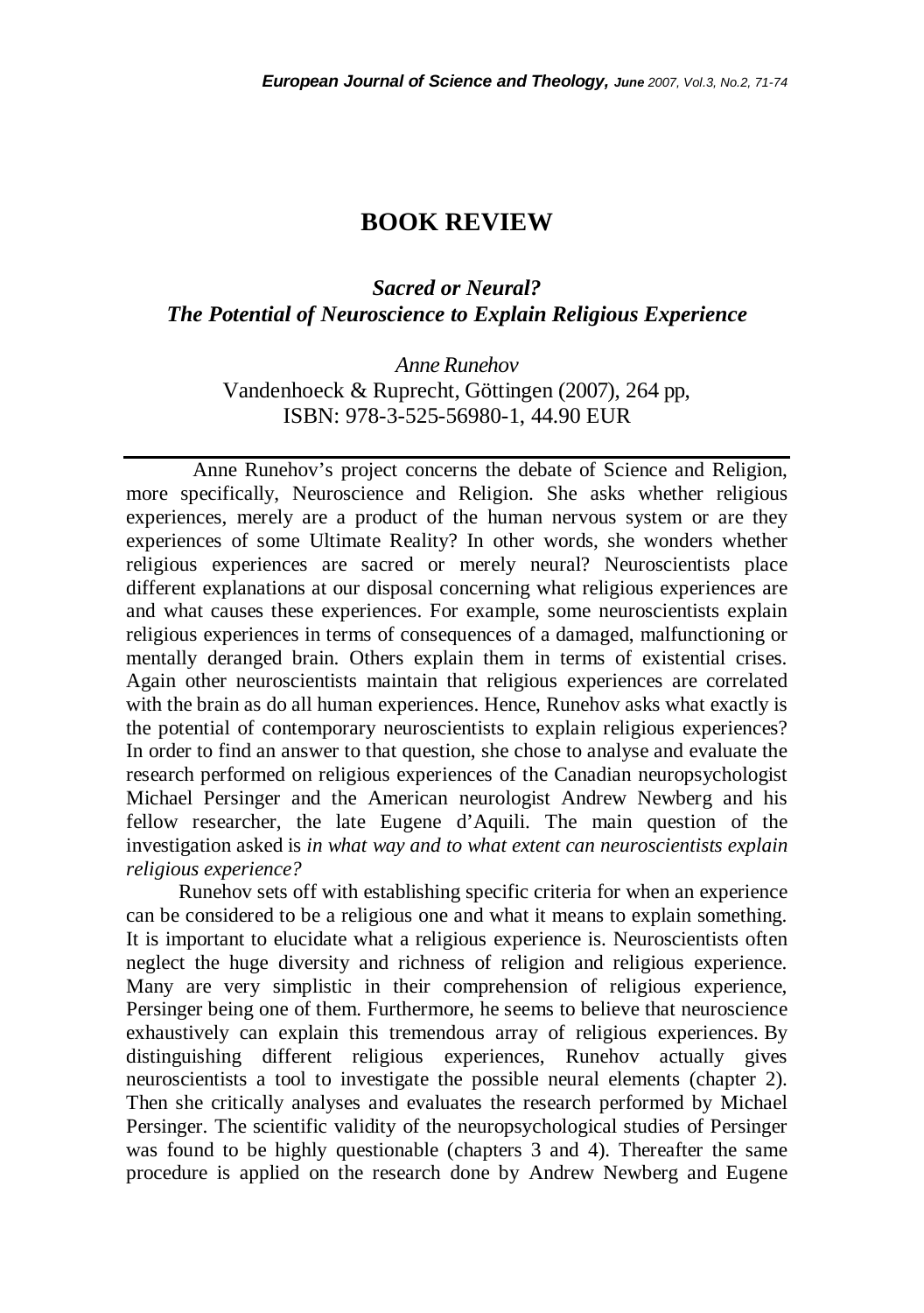d'Aquili. Contrary to her conclusion concerning Persinger, Runehov maintains that their neuroscientific experiment is scientifically valid but not optimally valid, (chapters 5 and 6). From these analyses and evaluations, she first explains why Persinger's way of explaining religious experiences is erroneous and why Newberg and d'Aquili's is not. Then she suggests models for how religious experiences could be explained interdisciplinary, thereby avoiding hasty reductive conclusions but instead opening for creating conditions for constructing tenable exploratory models for religious issues, (chapter 7). Here conclusion is that neuroscientists can explain religious experiences in a methodologically restricted way and to a methodologically limited extent. However, she also maintains that philosophical and theological explanations are limited by their methods. Hence, religious experiences are not sacred OR neural, but sacred AND neural, which again means that there is a quest for interdisciplinarity. Finally the book ends with some important suggestions to neuroscientists who are interested to study religious experiences by neuroimaging technology.

That she explores the positions taken by Persinger and Newberg and d'Aquili is of immediate interest. Especially Persinger's materialistic perspective needs to be highlighted because there are many other scientists and philosophers who argue in a similar way. For example, Richard Dawkins, Stephen Hawkins, Daniel Dennett, Bertrand Russell, Carl Sagan, Susan Blackmore, Michael Shermer, Pascal Boyer, Patricia Churchland, all defend a materialistic worldview, some even in a fundamentalist manner. Furthermore, the view that the brain generates all of our thoughts and feelings is an underlying assumption that pervades much of current cognitive neuroscience.

In contrasting Persinger against Newberg and d'Aquili and by pointing out that with merely neuroscientific means, one cannot conclude that God exist or that God does not exist, Runehov opens for new thinking and new ways to investigate religious phenomena. According to her, Science, and not merely empirical science, needs the nourishment of Philosophy and Theology and vice versa, because academic disciplines could become too internal, seeing their research only from their own perspective. Neuroscience may certainly provide a new perspective with which to questions about religious experience, but neuroscience is not the only discipline able to do this.

Another important contribution is that Runehov addresses what is meant by an explaining something. Different disciplines may have different ways of explaining and not being aware of this may lead to hasty erroneous conclusions. Especially when interdisciplinary studies are performed this needs to be clear for all participants.

Furthermore, important is her clarification of reductionism. There seem to be many types of reductionism and, importantly, a reductionist explanation need not be a bad or narrow explanation. Instead of classifying explanations as ontological reductionist, reductive materialist, eliminating materialist, scientific reductionist, causal reductionist or methodological reductionist, Runehov, by showing how these are related to one another reduces the amount of types of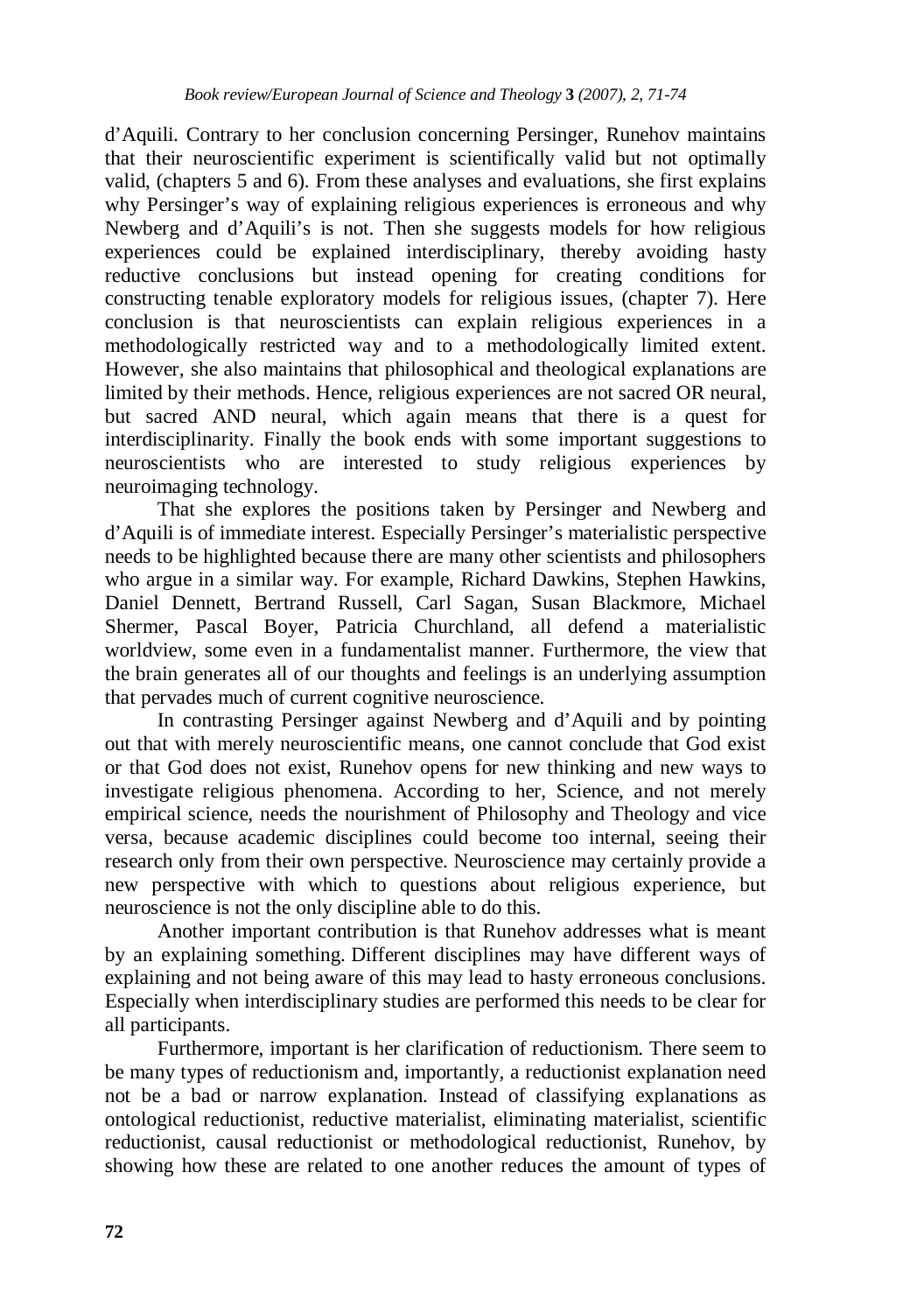reductionism into two types: ontological reductionism and methodological reductionism. Scientific and causal reductionist explanations can be ontological reductionist if the intention it to explain something exhaustively in term of some cause or scientific theory, but they can also be methodological reductionist it exhaustively explaining something is not the intention. Reductive and eliminating materialism are tokens of ontological reductionism. This new division surely facilitates to recognize which ways of explanations that are used.

Runehov's analysis of the neuroscientific studies on religious experiences performed by Persinger, Newberg and d'Aquili carefully and systematically accomplished.

 Runehov was awarded ESSSAT Research prize 2006, because in dealing with neuroscientific explanations of religious experience, Runehov addressed a topic that is both controversial and 'cutting edge'. Her analysis of two Neuroscientific research programs, by Persinger and by Newberg and d'Aquili, both of which have attracted much attention, is of interest both for scholarly discourse and for public debate. With clear definitions and carefully crafted arguments, the study makes a significant contribution to the emerging field of neurotheology. This prize was handed over at the occasion of the ECST XI in Iasi.

#### **Dr. Iulian Rusu**

#### **SHORT CONTENT OF THE BOOK**

#### **1. Introduction**

- 1.1. The Aim and Key Questions
- 1.2. Material and Method
- 1.3. Interdisciplinarity
- 1.4. Preview of the Chapters

#### **2. Experiencing and Explaining**

- 2.1 Human Experiences
- 2.2 Religious and Non-Religious Experiences
- 2.3 Psychical Experiences
- 2.4 Explaining Things and Events
- 2.5 Summary and Conclusions